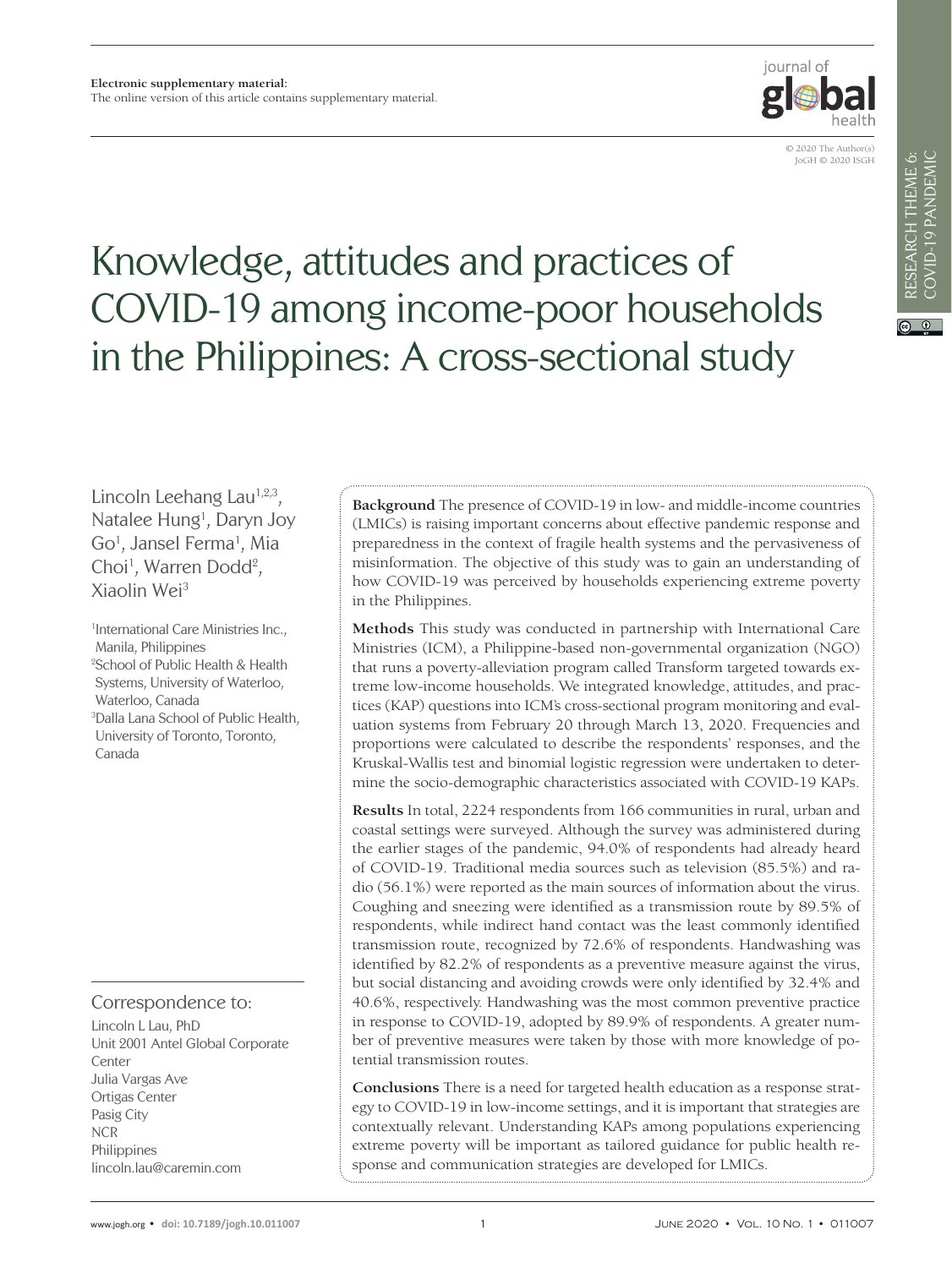There are also concerns around misinformation that may impede public health responses. As the WHO Director-General Dr Tedros Adhanom Ghebreyesus said, "we're not just fighting an epidemic; we're fighting an infodemic" [\[3](#page-9-2)]. The reach of the pandemic on a global scale has led to a flood of information surrounding the virus, and despite the merits of rapid information dissemination through mass and social media for public health action, misinformation can also easily be propagated through the same channels [[4](#page-9-3)-[6\]](#page-9-4). Both exaggerated and understated pandemic estimates [\[7](#page-9-5)] can either fuel panic or a false sense of security among the general public. Additionally, confusion surrounding basic information on how to reduce transmission and exposure to the virus puts people at risk of infection [\[8](#page-9-6)[,9\]](#page-9-7). In the context of LMICs, households in resource-poor settings might not have access to regular and reliable sources of information about disease etiology, leaving them ill-equipped to minimize the risk of infection during emerging outbreaks [\[10](#page-9-8)[-12\]](#page-9-9). Understanding public perceptions and their responses to COVID-19 is therefore critical in the ongoing planning and implementation of effective pandemic responses in LMICs, particularly by evaluating current public health messaging and communication strategies.

In the Philippines, although the speed of transmission was initially limited, public health measures have not been sufficient to curtail the spread of the virus. On January 30, 2020, its Department of Health confirmed the first case in the country [[13\]](#page-9-10), and in an attempt to contain further transmission, the Philippine government enforced sweeping preventive measures such as an enhanced community quarantine in regions with significant numbers of COVID-19 cases [[14\]](#page-9-11). These measures involved imposing strict home quarantine, implementing lockdowns in places with positive COVID-19 cases, suspending public transportation systems, and restricting air and sea travel [\[15\]](#page-9-12). However, as of April 27, 2020, 7579 cases of COVID-19 have been confirmed with numbers continuing to exponentially increase [[16\]](#page-9-13). Although the caseload has mostly been concentrated in the country's capital region of Metro Manila, there is evidence of local transmission prior to the spike in cases, and the likely spread to surrounding regions threaten communities that have limited health system capacity [\[17\]](#page-9-14).

The objective of this study was to understand the knowledge, attitudes, and practices (KAP) of COVID-19 among households experiencing extreme poverty in the Philippines. A number of studies examining KAPs on COVID-19 have already been conducted [[18-](#page-9-15)[24\]](#page-9-16), but there is a need to understand KAPs among vulnerable and low-income communities. As various guidelines and strategies are developed to address COVID-19 in LMICs, it is important that households from lower socioeconomic positions are equitably included in these initiatives.

# METHODS

## Study design

This study was conducted in partnership with International Care Ministries (ICM), a Philippine-based non-governmental organization (NGO) that runs a poverty-alleviation program called *Transform* targeted towards extreme low-income households. ICM regularly surveys a random proportion of *Transform* program participants for monitoring and evaluation purposes, and these surveys have been utilized for health research in the past [\[25\]](#page-9-17). These surveys are face to face interviews, approximately 30-45 minutes in length, and are conducted in local languages (Tagalog, Bisaya, and Hiligaynon) by trained surveyors who would travel to each respondent's residence.

We integrated 16 KAP questions related to COVID-19 into ICM's program monitoring and evaluation systems from February 20 through March 13, 2020. These questions were based on KAP survey instruments from previous studies of the 2009 H1N1 pandemic in China [\[26](#page-10-0)] and the SARS epidemic in Hong Kong [[27\]](#page-10-1). The questions covered the three KAP domains: 1) eight knowledge-based questions determined respon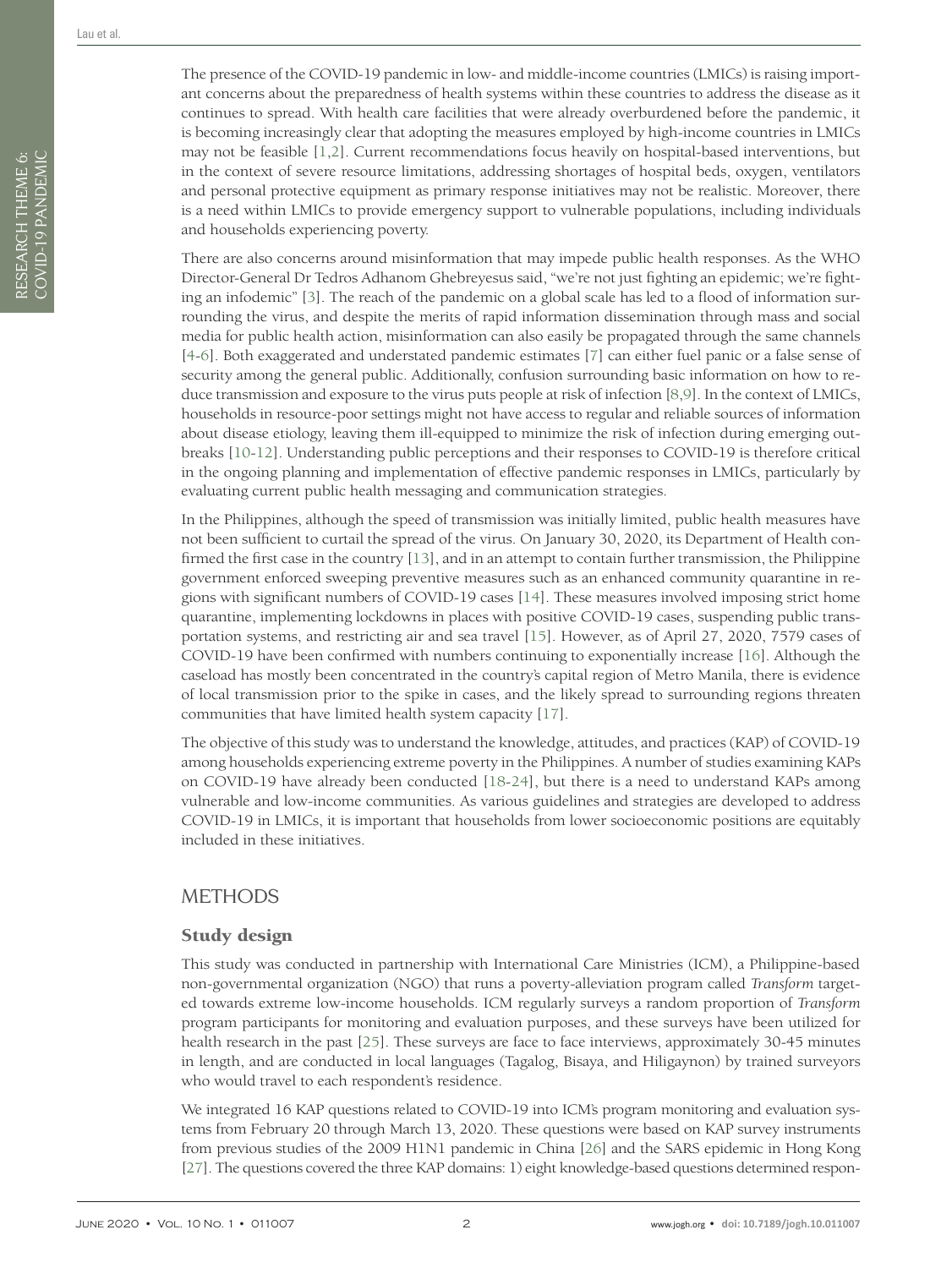dents' awareness of the virus, its main modes of transmission, and preventive measures; 2) two attitude-based questions assessed the participants' response to virus-related symptoms and their COVID-19 risk perceptions; and 3) six practice-based questions determined the general preventive measures respondents had taken in response to the new virus. Respondents were also asked about how they received their information about COVID-19 (see Appendix S1 in the **Online [Supplementary](#page-8-0) Document** for the full list of questions).

The surveys were designed specifically for participants of ICM's poverty alleviation program. As a result, all respondents were pre-screened by ICM and partnering community leaders and included if identified to be experiencing extreme poverty based on a scorecard measure that included self-reported income and physical dwelling characteristics. The KAP questions were added to a pre-scheduled monitoring and evaluation survey for a subset of 2428 *Transform* participants from 166 communities. The communities represented 32% of *Transform* participants who had been interviewed prior to the program intervention in October 2019. The surveys covered households in rural, urban, and coastal settings from the following provinces in the Philippines: Palawan, Aklan, Roxas, Iloilo, Negros Occidental, Negros Oriental, Bohol, Zamboanga Del Norte, and South Cotabato. Collection of data was approved by the University of Toronto Research Ethics Board (Protocol Number: 39138). All respondents provided verbal informed consent prior to the collection of any data with the knowledge they could refuse to answer any question, withdraw from the survey at any point, and that all data would remain confidential. All survey data were collected on mobile devices using SurveyCTO, a computer-aided personal interviewing (CAPI) platform which collects responses via an app and stores data in a secure server. CAPI approaches have important advantages with the reduction of missing data [\[28\]](#page-10-2) and SurveyCTO has also been used in other research conducted in lower- and middle-income contexts [[29](#page-10-3),[30\]](#page-10-4).

## Statistical approach

Frequencies and proportions were first calculated to describe the respondents' knowledge, attitudinal responses, and preventive measures taken against COVID-19, as well as the sources they consulted for information about the virus.

The knowledge- and practice-based questions were summed to create an index for each that were used as continuous variables for analysis. As these continuous variables were not normally distributed, the Kruskal-Wallis nonparametric test was used to determine the socio-demographic characteristics associated with COVID-19 knowledge and practices, including income level, geographical location, educational attainment, access to mobile phones or televisions, and social ties with regional health and government units. The test identified whether the categories within each socio-demographic variable significantly differed on each outcome. The respective mean and confidence intervals of the knowledge and practices variables were then calculated for each categorical level to further describe the differences.

The attitude-based question about respondents' risk perception of COVID-19 was a binary variable that indicated whether or not a respondent was worried about contracting the virus. Multivariate logistic regression analysis was applied to investigate socio-demographic factors that may be associated with risk perception. Additional regression analyses were performed to determine the impact of select knowledge and attitudes indicators on the respondents' risk perception and preventive practices adopted in light of COVID-19. Mean estimates and odds ratios, with their corresponding 95% confidence intervals (CIs), were obtained from the Kruskal-Wallis tests and logistic regression analyses, respectively. Appropriate pre-estimation procedures, including calculating the variance inflation factor and robust standard errors, were performed to ensure the absence of multicollinearity and heteroskedasticity in the logistic regression models. Individuals who did not indicate that they had heard of COVID-19 were not asked to complete the subsequent KAP questions, and cases with missing data were excluded from the logistic analyses.

All statistical analyses were conducted using STATA 13 (StataCorp, College Station, TX, USA) and R version 3.2.3 (R Core Team, R Foundation for Statistical Computing, Vienna, Austria).

## RESULTS

#### Respondent characteristics

A total of 2428 participants in the *Transform* program representing 166 communities were targeted to be surveyed. Of these, we successfully collected questionnaires from 2224 participants (91.6%). The remaining 204 individuals did not provide consent to participate in the survey. Background characteristics of the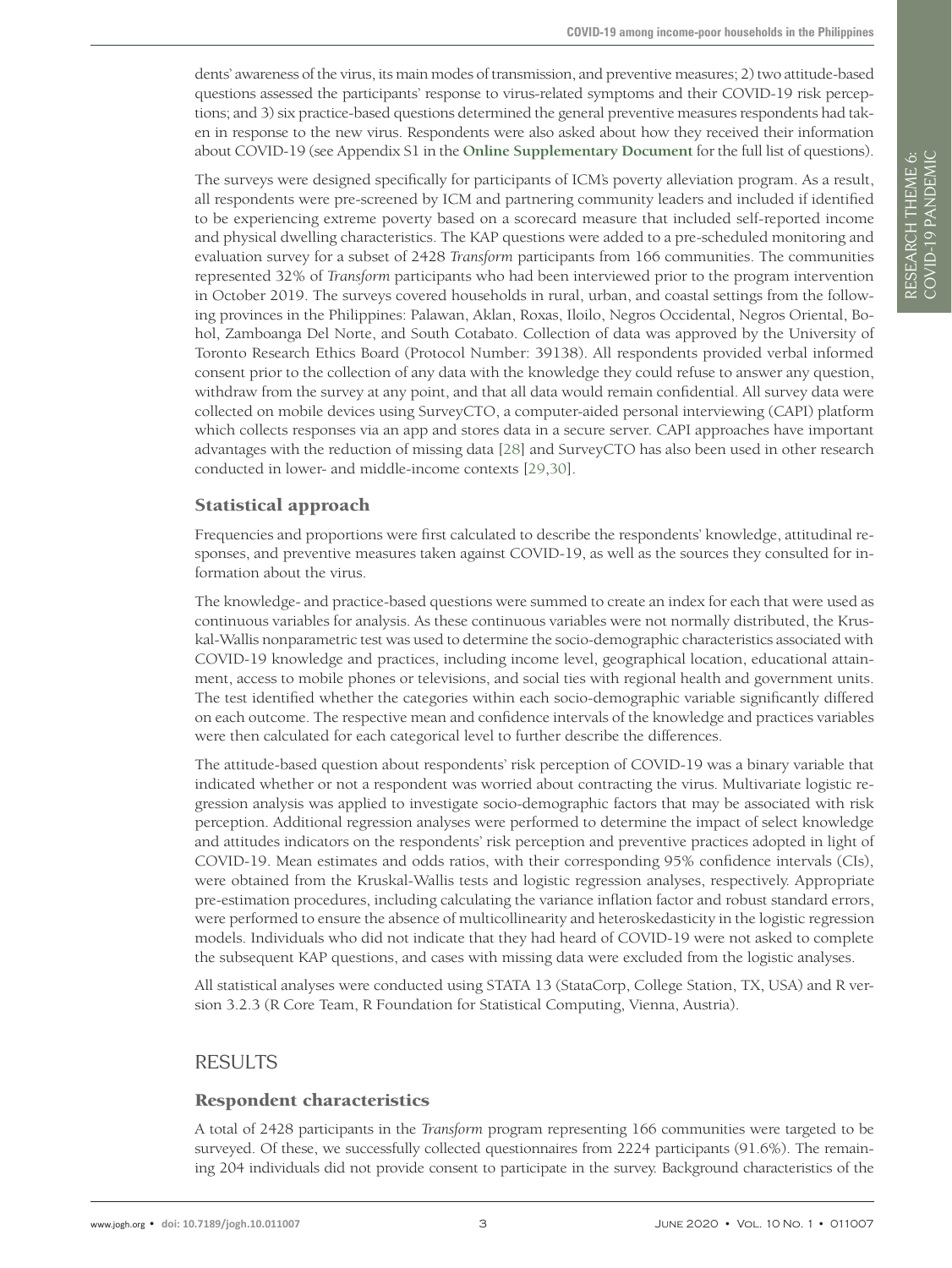<span id="page-3-0"></span>

|  | Table 1. Characteristics of survey respondents |  |
|--|------------------------------------------------|--|
|  |                                                |  |

| Characteristic                              | No.  | $\%$ |
|---------------------------------------------|------|------|
| Sex:                                        |      |      |
| Female                                      | 2061 | 92.7 |
| Male                                        | 163  | 7.3  |
| Age (in years):                             |      |      |
| 20                                          | 50   | 2.2  |
| 20-39                                       | 1080 | 48.6 |
| 40-59                                       | 783  | 35.2 |
| 60                                          | 311  | 14.0 |
| <b>Education:</b>                           |      |      |
| No education                                | 48   | 2.2  |
| Elementary                                  | 929  | 41.8 |
| Partial high school                         | 818  | 36.8 |
| High school graduate or ALS                 | 213  | 9.6  |
| Partial college or vocational school        | 165  | 7.4  |
| Complete college or higher                  | 51   | 2.3  |
| Income per person per day (self-reported):  |      |      |
| Less than US\$ 1.00                         | 1262 | 56.8 |
| US\$ 1.00-US\$ 2.00                         | 710  | 32.0 |
| Greater than US\$ 2.00                      | 248  | 11.2 |
| Electricity:                                |      |      |
| Yes                                         | 1773 | 79.7 |
| No                                          | 451  | 20.3 |
| Number of mobile phones:                    |      |      |
| None                                        | 491  | 22.1 |
| One                                         | 1064 | 47.8 |
| Two                                         | 480  | 21.6 |
| Three or more                               | 189  | 8.5  |
| Television:                                 |      |      |
| Yes, and it is in working condition         | 1084 | 48.7 |
| Yes, but it is out of order or not working  | 116  | 5.2  |
| anymore                                     |      |      |
| No                                          | 1024 | 46.0 |
| Geotype:                                    |      |      |
| Coastal                                     | 283  | 12.8 |
| Rural                                       | 1725 | 78.1 |
| Urban                                       | 200  | 9.1  |
| Has national health insurance (PhilHealth): |      |      |
| Yes                                         | 1391 | 62.6 |
| No                                          | 824  | 37.1 |
| I don't know                                | 7    | 0.3  |
| ALS – alternative learning svstem           |      |      |

<span id="page-3-1"></span>

| <b>Table 2.</b> Information sources for COVID-19 re- |  |
|------------------------------------------------------|--|
| ported by survey respondents                         |  |

| QUESTION ( $N = 2090$ )                       | Ν    | $\frac{0}{n}$ |  |  |  |  |
|-----------------------------------------------|------|---------------|--|--|--|--|
| Where did you learn and stay up to date about |      |               |  |  |  |  |
| COVID-19?:                                    |      |               |  |  |  |  |
| Television                                    | 1786 | 85.5          |  |  |  |  |
| Radio                                         | 1173 | 56.1          |  |  |  |  |
| Social media (Facebook, Instagram, etc.)      | 432  | 20.7          |  |  |  |  |
| Internet (websites, blogs, etc.)              | 230  | 11.0          |  |  |  |  |
| Friends, relatives, and/or neighbours         | 908  | 43.4          |  |  |  |  |
| Local government officials                    | 479  | 22.9          |  |  |  |  |
| Announcements at work                         | 51   | 2.4           |  |  |  |  |
| Other                                         | 10   | () 5          |  |  |  |  |

survey respondents are presented in **[Table](#page-3-0) 1**. The average age was 41.3 years old (SD=14.6), and 2061 (93%) were female. Among the respondents, 1795 (80.8%) had not graduated from secondary school, and 977 (44%) had only completed elementary education or less. The average household self-reported a monthly income of 7657 Philippine Pesos (PHP) (US\$151.26) (standard deviation (SD)=PHP8062 or US\$ 159.26), which places the average household in this study in the bottom 5th percentile of the country [\[31](#page-10-5)]. There were 1725 (78.1%) respondents that reported living in rural areas with the remaining 283 (12.8%) and 200 (9.1%) participants residing in coastal and urban areas, respectively. The predominant industry differs in each of these geographical areas, and they also describe the density and relative proximity of households within communities (Table S1 in the **Online [Supplementary](#page-8-0) Document**). Among all households surveyed, 1773 (79.7%) had electricity, 1084 (48.7%) owned a working television, and 1733 (77.9%) of respondents reported owning at least one mobile phone. 1391 (62.6%) respondents were also covered by PhilHealth, the government body that administers the National Health Insurance Program in the Philippines.

#### Information sources for COVID-19

Of the 2090 respondents who indicated they were aware of the virus, 1786 (85.5%) and 1173 (56.1%) reported learning and staying up to date about COVID-19 through television and radio, respectively (**[Table](#page-3-1) [2](#page-3-1)**). There were 908 (43.4%) people that reported obtaining information from friends, family or neighbours. By contrast, only 230 (11.0%) and 432 (20.7%) people reported consulting internet or social media sources, respectively, for information about COVID-19.

#### COVID-19 knowledge

The survey was conducted prior to the wider spread of COVID-19 in the Philippines (**[Figure](#page-3-2) 1**) [[32](#page-10-6)], but 2090 (94.0%) respondents had already heard of this novel virus by this time (**[Table](#page-4-0) 3**). Only the respondents who indicated they were aware of the virus were asked to complete the subsequent KAP questions. Of the 2090 respondents, 1870 (89.5%) were able to identify coughing and sneezing as a transmission route, while the least commonly recognized transmission route was indirect hand contact, identified by 1518 respondents (72.6%).

<span id="page-3-2"></span>

Figure 1. Confirmed COVID-19 cases over time in the Philippines and International Care Ministries (ICM) survey period.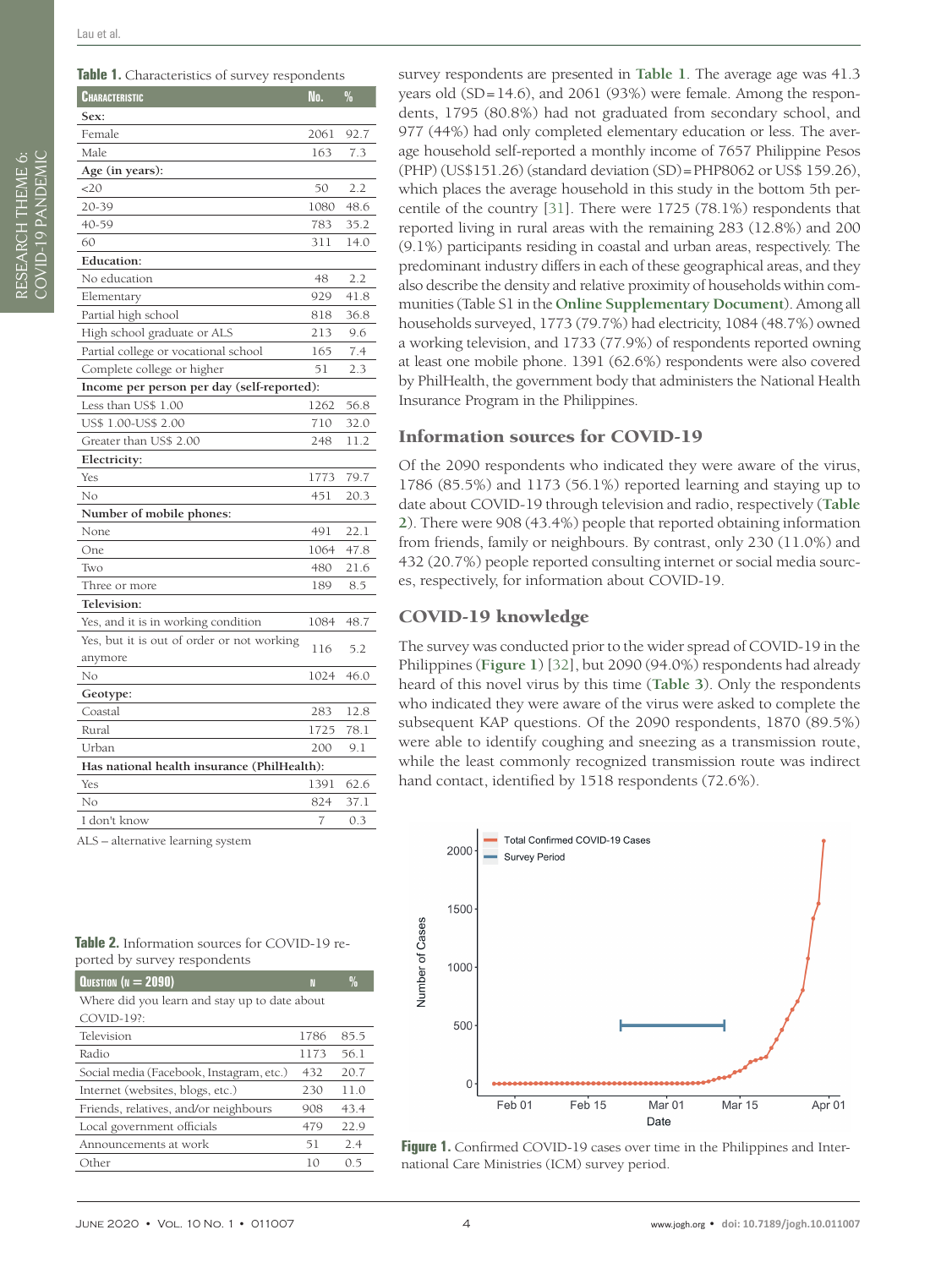RESEARCH THEME 6: VIEWPOINTS COVID-19 PANDEMIC

RESEARCH THEME 6:<br>COVID-19 PANDEMIC

<span id="page-4-0"></span>**Table 3.** Knowledge, attitudes and practices toward COVID-19 among income-poor households in the Philippines

| QUESTIONS (N = 2090)                                                    | YES $(\%)$  | No $(\%)$   | DON'T KNOW (%)  |
|-------------------------------------------------------------------------|-------------|-------------|-----------------|
| Knowledge                                                               |             |             |                 |
| Have you heard of the new coronavirus (COVID-19)?*                      | 2090 (94.0) | 117(5.2)    | 17(0.8)         |
| Can COVID-19 be transmitted (caught or spread) by:                      |             |             |                 |
| Coughing and sneezing?                                                  | 1870 (89.5) | 116(5.5)    | 104(5.0)        |
| Face to face talking?                                                   | 1735 (83.0) | 206(9.9)    | 149(7.1)        |
| Handshakes or hugs?                                                     | 1698 (81.2) | 252(12.1)   | 140(6.7)        |
| Touching an item someone else touched?                                  | 1518 (72.6) | 376 (18.0)  | 196(9.4)        |
| Sharing and eating from the same dish?                                  | 1774 (84.9) | 193(9.2)    | 123(5.9)        |
| Attitudes:                                                              |             |             |                 |
| Has your daily life been disturbed (interrupted, changed) by COVID-19?  | 1128 (54.0) | 962(46.0)   | $\cdot$ $\cdot$ |
| Do you worry about contracting COVID-19?                                | 1679 (80.3) | 411 (19.7)  | $\cdot$ $\cdot$ |
| Practices:                                                              |             |             |                 |
| Because of COVID-19:                                                    |             |             |                 |
| Do you avoid crowded places?                                            | 1314 (62.9) | 752 (36.0)  | 24(1.1)         |
| Do you wash your hands more frequently?                                 | 1879 (89.9) | 196(9.4)    | 15(0.7)         |
| Do you have access (can you buy or receive) to alcohol, hand sanitizer? | 1484 (71.0) | 577 (27.6)  | 29(1.4)         |
| (or have you bought more recently?)                                     |             |             |                 |
| Do you keep a distance from people with influenza-like symptoms         | 1378 (65.9) | 696 (33.3)  | 16(0.8)         |
| (flu/colds)?                                                            |             |             |                 |
| Do you wear a face mask?                                                | 585 (28.0)  | 1479 (70.8) | 26(1.2)         |

\*The sample size for this question was N=2224. Only the 2090 individuals who responded 'Yes' were asked to complete the subsequent knowledge, attitudes, and practices (KAP) questions.

<span id="page-4-1"></span>**Table 4.** Knowledge, attitudes and practices toward COVID-19 among income-poor households in the Philippines (continued)

| Knowledge:<br>How can you protect yourself against COVID-19?:<br>Hand washing<br>82.2<br>1719<br>Face masks<br>49.0<br>1024<br>Hand sanitizer<br>927<br>44.4<br>Social distancing (staying away from people<br>677<br>32.4<br>who are sick)<br>Vitamins, Calamansi tea or other citrus fruit,<br>683<br>32.7<br>herbal remedies<br>Avoiding large crowds<br>849<br>40.6<br>Drinking alcohol<br>66<br>3.2<br>Changing clothes often or after being in public<br>225<br>10.8<br>Ginger pouch<br>1.1<br>24<br>Other<br>3.4<br>72<br>Attitudes:<br>If you have symptoms like fever, cough, and sore through, what<br>would you do? (select all that apply):<br>762<br>36.5<br>Stay at home and wait to get better<br>Use stored medicine at home<br>724<br>34.6<br>Contact barangay health worker (community<br>1033<br>49.4<br>health worker)<br>Seek antibiotics<br>423<br>20.2<br>Visit RHU (Rural Health Unit)<br>34.4<br>720<br>309<br>14.8<br>Visit a pharmacy<br>911<br>43.6<br>Visit a public hospital<br>Visit a private hospital<br>252<br>12.1<br>See the local hilot (traditional medicine)<br>145<br>6.9<br>Other<br>2.2<br>46<br>I don't know<br>0.7<br>15 | QUESTION (N $= 2090$ ) | No. | $\frac{0}{0}$ |  |  |  |  |  |
|----------------------------------------------------------------------------------------------------------------------------------------------------------------------------------------------------------------------------------------------------------------------------------------------------------------------------------------------------------------------------------------------------------------------------------------------------------------------------------------------------------------------------------------------------------------------------------------------------------------------------------------------------------------------------------------------------------------------------------------------------------------------------------------------------------------------------------------------------------------------------------------------------------------------------------------------------------------------------------------------------------------------------------------------------------------------------------------------------------------------------------------------------------------------|------------------------|-----|---------------|--|--|--|--|--|
|                                                                                                                                                                                                                                                                                                                                                                                                                                                                                                                                                                                                                                                                                                                                                                                                                                                                                                                                                                                                                                                                                                                                                                      |                        |     |               |  |  |  |  |  |
|                                                                                                                                                                                                                                                                                                                                                                                                                                                                                                                                                                                                                                                                                                                                                                                                                                                                                                                                                                                                                                                                                                                                                                      |                        |     |               |  |  |  |  |  |
|                                                                                                                                                                                                                                                                                                                                                                                                                                                                                                                                                                                                                                                                                                                                                                                                                                                                                                                                                                                                                                                                                                                                                                      |                        |     |               |  |  |  |  |  |
|                                                                                                                                                                                                                                                                                                                                                                                                                                                                                                                                                                                                                                                                                                                                                                                                                                                                                                                                                                                                                                                                                                                                                                      |                        |     |               |  |  |  |  |  |
|                                                                                                                                                                                                                                                                                                                                                                                                                                                                                                                                                                                                                                                                                                                                                                                                                                                                                                                                                                                                                                                                                                                                                                      |                        |     |               |  |  |  |  |  |
|                                                                                                                                                                                                                                                                                                                                                                                                                                                                                                                                                                                                                                                                                                                                                                                                                                                                                                                                                                                                                                                                                                                                                                      |                        |     |               |  |  |  |  |  |
|                                                                                                                                                                                                                                                                                                                                                                                                                                                                                                                                                                                                                                                                                                                                                                                                                                                                                                                                                                                                                                                                                                                                                                      |                        |     |               |  |  |  |  |  |
|                                                                                                                                                                                                                                                                                                                                                                                                                                                                                                                                                                                                                                                                                                                                                                                                                                                                                                                                                                                                                                                                                                                                                                      |                        |     |               |  |  |  |  |  |
|                                                                                                                                                                                                                                                                                                                                                                                                                                                                                                                                                                                                                                                                                                                                                                                                                                                                                                                                                                                                                                                                                                                                                                      |                        |     |               |  |  |  |  |  |
|                                                                                                                                                                                                                                                                                                                                                                                                                                                                                                                                                                                                                                                                                                                                                                                                                                                                                                                                                                                                                                                                                                                                                                      |                        |     |               |  |  |  |  |  |
|                                                                                                                                                                                                                                                                                                                                                                                                                                                                                                                                                                                                                                                                                                                                                                                                                                                                                                                                                                                                                                                                                                                                                                      |                        |     |               |  |  |  |  |  |
|                                                                                                                                                                                                                                                                                                                                                                                                                                                                                                                                                                                                                                                                                                                                                                                                                                                                                                                                                                                                                                                                                                                                                                      |                        |     |               |  |  |  |  |  |
|                                                                                                                                                                                                                                                                                                                                                                                                                                                                                                                                                                                                                                                                                                                                                                                                                                                                                                                                                                                                                                                                                                                                                                      |                        |     |               |  |  |  |  |  |
|                                                                                                                                                                                                                                                                                                                                                                                                                                                                                                                                                                                                                                                                                                                                                                                                                                                                                                                                                                                                                                                                                                                                                                      |                        |     |               |  |  |  |  |  |
|                                                                                                                                                                                                                                                                                                                                                                                                                                                                                                                                                                                                                                                                                                                                                                                                                                                                                                                                                                                                                                                                                                                                                                      |                        |     |               |  |  |  |  |  |
|                                                                                                                                                                                                                                                                                                                                                                                                                                                                                                                                                                                                                                                                                                                                                                                                                                                                                                                                                                                                                                                                                                                                                                      |                        |     |               |  |  |  |  |  |
|                                                                                                                                                                                                                                                                                                                                                                                                                                                                                                                                                                                                                                                                                                                                                                                                                                                                                                                                                                                                                                                                                                                                                                      |                        |     |               |  |  |  |  |  |
|                                                                                                                                                                                                                                                                                                                                                                                                                                                                                                                                                                                                                                                                                                                                                                                                                                                                                                                                                                                                                                                                                                                                                                      |                        |     |               |  |  |  |  |  |
|                                                                                                                                                                                                                                                                                                                                                                                                                                                                                                                                                                                                                                                                                                                                                                                                                                                                                                                                                                                                                                                                                                                                                                      |                        |     |               |  |  |  |  |  |
|                                                                                                                                                                                                                                                                                                                                                                                                                                                                                                                                                                                                                                                                                                                                                                                                                                                                                                                                                                                                                                                                                                                                                                      |                        |     |               |  |  |  |  |  |
|                                                                                                                                                                                                                                                                                                                                                                                                                                                                                                                                                                                                                                                                                                                                                                                                                                                                                                                                                                                                                                                                                                                                                                      |                        |     |               |  |  |  |  |  |
|                                                                                                                                                                                                                                                                                                                                                                                                                                                                                                                                                                                                                                                                                                                                                                                                                                                                                                                                                                                                                                                                                                                                                                      |                        |     |               |  |  |  |  |  |
|                                                                                                                                                                                                                                                                                                                                                                                                                                                                                                                                                                                                                                                                                                                                                                                                                                                                                                                                                                                                                                                                                                                                                                      |                        |     |               |  |  |  |  |  |
|                                                                                                                                                                                                                                                                                                                                                                                                                                                                                                                                                                                                                                                                                                                                                                                                                                                                                                                                                                                                                                                                                                                                                                      |                        |     |               |  |  |  |  |  |
|                                                                                                                                                                                                                                                                                                                                                                                                                                                                                                                                                                                                                                                                                                                                                                                                                                                                                                                                                                                                                                                                                                                                                                      |                        |     |               |  |  |  |  |  |

In terms of knowledge surrounding potential preventive measures to protect people from infection, handwashing was identified by 1719 respondents (82.2%) while the remaining options were chosen by less than half of the respondents (**[Table](#page-4-1) [4](#page-4-1)**). Social distancing and avoiding crowds were recognized as preventive measures by 677 (32.4%) and 849 (40.6%) respondents, respectively. Some problematic options were selected: 66 (3.2%) people identified drinking alcohol and 24 (1.1%) identified carrying a ginger pouch as potential preventive measures. Higher levels of education were associated with greater knowledge of COVID-19 transmission routes but not of proper preventive measures against the virus, but having access to at least one phone was associated with greater knowledge of both (**[Table](#page-5-0) 5**).

#### COVID-19 attitudes

To examine health-seeking intentions, respondents were asked what they would do if they exhibited symptoms like a fever, cough or sore throat (**[Table](#page-4-1) 4**). Overall, 1033 (49.4%) said they would contact a *barangay* health worker (ie, community health worker) or seek health advice elsewhere: there were 911 (43.6%) respondents that indicated they would visit a public hospital and 720 (34.4%) respondents who would consider visiting a rural health unit (RHU). Respondents also considered handling the symptoms themselves with 762 (36.5%) who reported the intention to stay at home and wait to get better and 724 (34.6%) respondents who selected the option to use medicines they may have at home.

At the time of the survey, 1128 respondents (54.0%) reported that their life had been disturbed by COVID-19, but 1679 (80.3%) indicated that they were worried about contracting the virus, suggesting that people were responding in alarm to the information that was being circulated about the disease. This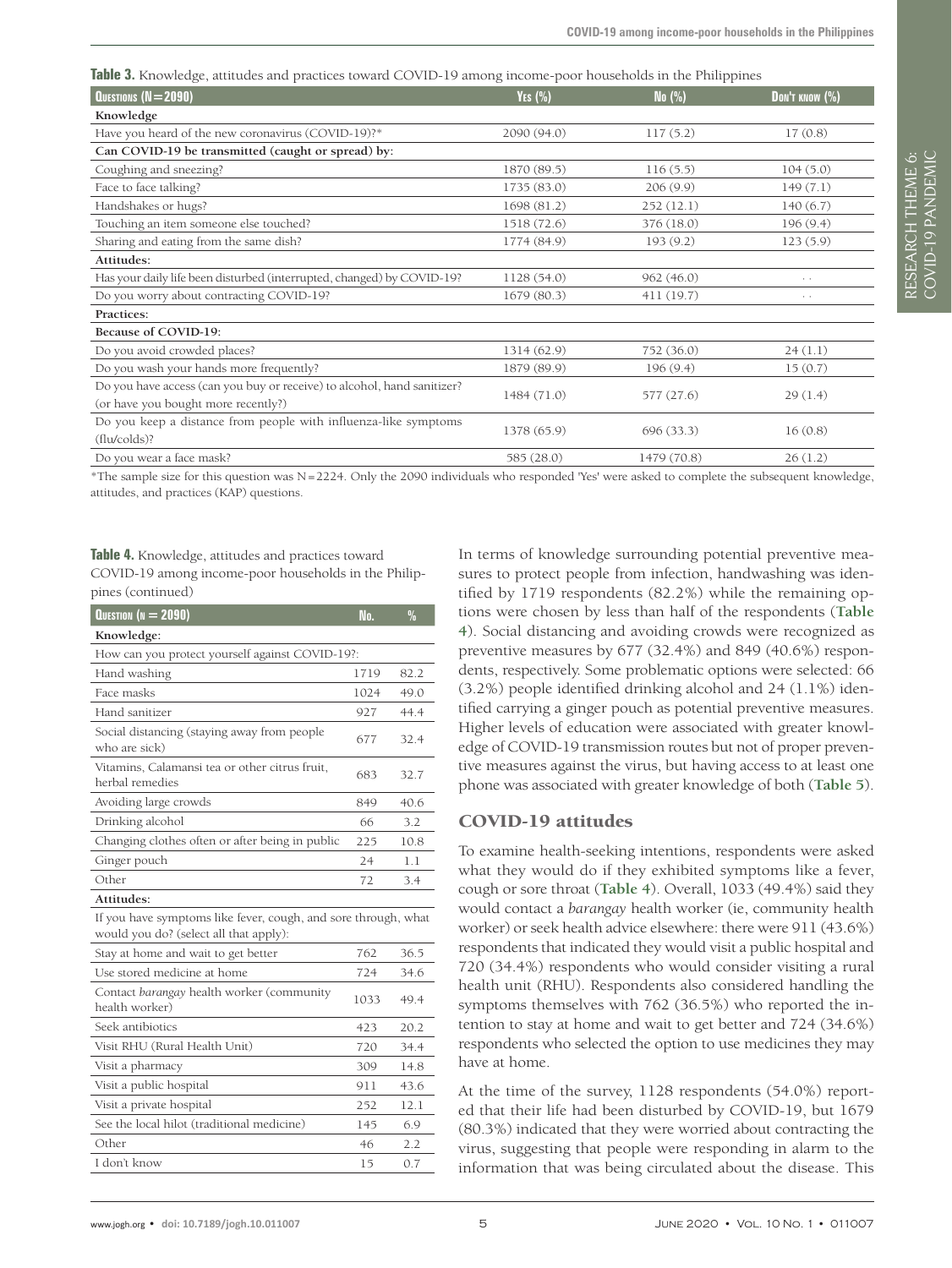<span id="page-5-0"></span>**Table 5.** Groupwise means and results of Kruskal-Wallis test on demographic and social capital determinants of COVID-19 knowledge and practices among income-poor households in the Philippines

| Variables (n $= 2090$ )                | <b>NUMBER OF COVID-19</b><br><b>TRANSMISSION MODES IDENTIFIED</b> |           |                | <b>NUMBER OF COVID-19</b><br>PREVENTIVE MEASURES IDENTIFIED |             |           |                | <b>NUMBER OF COVID-19</b><br><b>PREVENTIVE MEASURES TAKEN</b> |             |           |                |                 |
|----------------------------------------|-------------------------------------------------------------------|-----------|----------------|-------------------------------------------------------------|-------------|-----------|----------------|---------------------------------------------------------------|-------------|-----------|----------------|-----------------|
|                                        | <b>MEAN</b>                                                       | <b>SD</b> | $\mathbf{x}^2$ | P-VALUE                                                     | <b>MEAN</b> | <b>SD</b> | $\mathbf{x}^2$ | <b>P-</b> VALUE                                               | <b>MEAN</b> | <b>SD</b> | $\mathbf{x}^2$ | <b>P-</b> VALUE |
| Income:                                |                                                                   |           | 0.55           | 0.76                                                        |             |           | 1.39           | 0.50                                                          |             |           | 2.13           | 0.34            |
| Less than US\$ 1.00                    | 4.11                                                              | 1.43      |                |                                                             | 2.49        | 1.35      |                |                                                               | 3.15        | 1.44      |                |                 |
| US\$ 1.00-US\$ 2.00                    | 4.13                                                              | 1.41      |                |                                                             | 2.53        | 1.29      |                |                                                               | 3.21        | 1.45      |                |                 |
| Greater than US\$ 2.00                 | 4.09                                                              | 1.38      |                |                                                             | 2.53        | 1.21      |                |                                                               | 3.25        | 1.47      |                |                 |
| Geotype:                               |                                                                   |           | 7.44           | 0.02                                                        |             |           | 20.54          | < 0.001                                                       |             |           | 23.04          | < 0.001         |
| Urban                                  | 3.95                                                              | 1.40      |                |                                                             | 2.11        | 1.11      |                |                                                               | 3.34        | 1.23      |                |                 |
| Rural                                  | 4.12                                                              | 1.42      |                |                                                             | 2.54        | 1.32      |                |                                                               | 3.09        | 1.48      |                |                 |
| Coastal                                | 4.15                                                              | 1.45      |                |                                                             | 2.60        | 1.37      |                |                                                               | 3.52        | 1.38      |                |                 |
| <b>Education:</b>                      |                                                                   |           | 14.33          | 0.01                                                        |             |           | 6.12           | 0.29                                                          |             |           | 16.95          | < 0.01          |
| No Education                           | 3.33                                                              | 1.88      |                |                                                             | 2.08        | 1.18      |                |                                                               | 2.69        | 1.60      |                |                 |
| Elementary                             | 4.01                                                              | 1.53      |                |                                                             | 2.52        | 1.34      |                |                                                               | 3.07        | 1.50      |                |                 |
| Partial High School                    | 4.23                                                              | 1.31      |                |                                                             | 2.51        | 1.31      |                |                                                               | 3.23        | 1.43      |                |                 |
| High School Graduate or ALS            | 4.10                                                              | 1.33      |                |                                                             | 2.54        | 1.21      |                |                                                               | 3.46        | 1.28      |                |                 |
| Partial College or Vocational School   | 4.23                                                              | 1.21      |                |                                                             | 2.41        | 1.32      |                |                                                               | 3.09        | 1.46      |                |                 |
| Complete College or Higher             | 4.24                                                              | 1.45      |                |                                                             | 2.74        | 1.40      |                |                                                               | 3.52        | 1.09      |                |                 |
| Has at least 1 phone:                  |                                                                   |           | 5.02           | 0.03                                                        |             |           | 14.38          | < 0.001                                                       |             |           | 28.80          | < 0.001         |
| No                                     | 3.95                                                              | 1.55      |                |                                                             | 2.30        | 1.27      |                |                                                               | 2.83        | 1.50      |                |                 |
| Yes                                    | 4.15                                                              | 1.38      |                |                                                             | 2.56        | 1.32      |                |                                                               | 3.26        | 1.42      |                |                 |
| Has a working TV:                      |                                                                   |           | 1.13           | 0.29                                                        |             |           | 0.00           | 0.96                                                          |             |           | 9.55           | < 0.01          |
| No                                     | 4.07                                                              | 1.45      |                |                                                             | 2.52        | 1.32      |                |                                                               | 3.08        | 1.46      |                |                 |
| Yes                                    | 4.16                                                              | 1.38      |                |                                                             | 2.50        | 1.31      |                |                                                               | 3.27        | 1.42      |                |                 |
| Trusts neighbor:                       |                                                                   |           | 11.39          | 0.02                                                        |             |           | 29.48          | < 0.001                                                       |             |           | 8.06           | 0.09            |
| No trust                               | 4.29                                                              | 1.24      |                |                                                             | 2.14        | 1.16      |                |                                                               | 3.46        | 1.24      |                |                 |
| Tentatively trust                      | 3.95                                                              | 1.47      |                |                                                             | 2.44        | 1.31      |                |                                                               | 3.18        | 1.40      |                |                 |
| Neutral                                | 4.15                                                              | 1.40      |                |                                                             | 2.64        | 1.38      |                |                                                               | 3.23        | 1.41      |                |                 |
| Moderately trust                       | 4.16                                                              | 1.42      |                |                                                             | 2.55        | 1.26      |                |                                                               | 3.19        | 1.44      |                |                 |
| Very trusting                          | 4.00                                                              | 1.45      |                |                                                             | 2.20        | 1.25      |                |                                                               | 2.94        | 1.60      |                |                 |
| Trusts Barangay Health Station or RHU: |                                                                   |           | 5.85           | 0.21                                                        |             |           | 37.33          | < 0.001                                                       |             |           | 8.86           | 0.06            |
| No trust                               | 3.82                                                              | 1.33      |                |                                                             | 2.18        | 1.25      |                |                                                               | 3.36        | 1.43      |                |                 |
| Tentatively trust                      | 4.01                                                              | 1.40      |                |                                                             | 2.71        | 1.28      |                |                                                               | 3.59        | 1.11      |                |                 |
| Neutral                                | 4.12                                                              | 1.43      |                |                                                             | 2.75        | 1.41      |                |                                                               | 3.24        | 1.44      |                |                 |
| Moderately trust                       | 4.15                                                              | 1.40      |                |                                                             | 2.49        | 1.25      |                |                                                               | 3.15        | 1.46      |                |                 |
| Very trusting                          | 4.05                                                              | 1.45      |                |                                                             | 2.25        | 1.28      |                |                                                               | 3.08        | 1.48      |                |                 |
| Knows the Barangay Captain:            |                                                                   |           | 1.37           | 0.24                                                        |             |           | 0.56           | 0.45                                                          |             |           | 0.56           | 0.46            |
| No                                     | 4.19                                                              | 1.47      |                |                                                             | 2.42        | 1.27      |                |                                                               | 3.13        | 1.31      |                |                 |
| Yes                                    | 4.11                                                              | 1.42      |                |                                                             | 2.51        | 1.32      |                |                                                               | 3.18        | 1.45      |                |                 |

SD – standard deviation, RHU – rural health unit, ALS – alternative learning system

response is reflected in the logistic regression model (**[Table](#page-6-0) 6**) showing that the odds of being worried about contracting the virus for those who had a television was 1.31 times (95% confidence interval (CI): [1.03, 1.66]) that of respondents who did not have a television. For each mode of transmission that a respondent was aware of, they were also more likely to be worried about contracting the virus (odds ratio (OR)=1.13; 95% confidence interval (CI)=1.05-1.22) (**[Table](#page-6-1) 7**). Merely consuming information about COVID-19 appears to have generated concern, but those who reported having their daily life disturbed by COVID-19 were *much* more likely to report being worried about contracting the virus (OR=7.33;  $95\%$  CI = 5.51-9.75).

#### COVID-19 practices

Handwashing appears to be the most common preventive practice, adopted by 1879 (89.9%) respondents in response to COVID-19. Interestingly, there were discrepancies observed between the proportion of participants who reported adopting certain practices and the proportion of participants who identified those same practices as a potential preventive measure. While 1314 (62.9%) respondents reported that they now avoided crowded places because of COVID-19, only 849 (40.6%) selected 'avoiding large crowds' as a preventive measure against the virus. Similarly, 1378 (65.9%) re-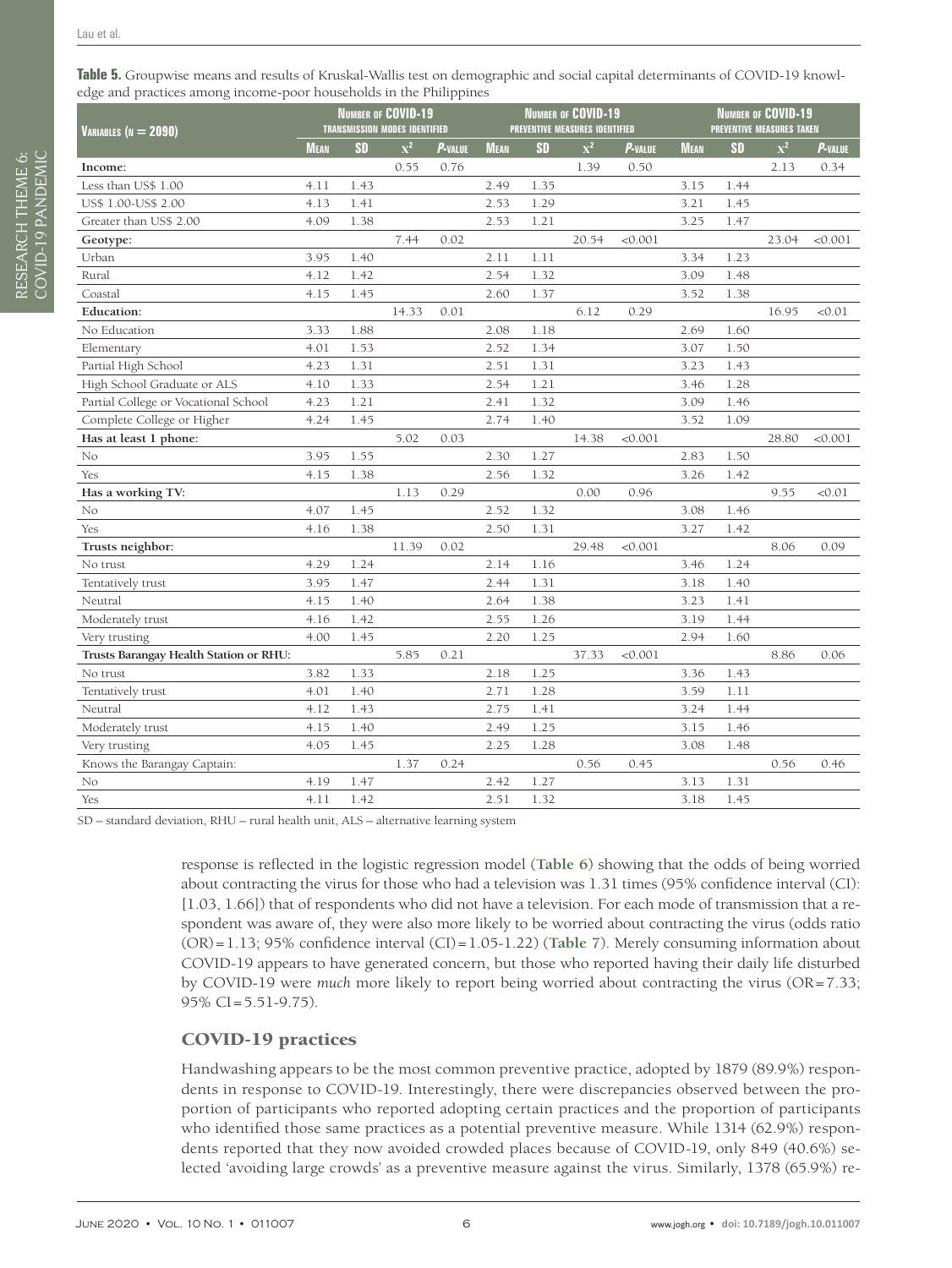<span id="page-6-0"></span>**Table 6.** Results of logistic regression of demographic and social capital determinants of COVID-19 risk perception attitudes among income-poor households in the Philippines

|                                        | <b>WORRIED ABOUT CONTRACTING THE VIRUS</b> |                |  |  |  |
|----------------------------------------|--------------------------------------------|----------------|--|--|--|
| VARIABLES ( $N = 2070$ )               | Adjusted OR (95% CI)                       | <b>P-VALUE</b> |  |  |  |
| Income:                                |                                            |                |  |  |  |
| Less than US\$ 1.00                    | (ref)                                      |                |  |  |  |
| US\$ 1.00 - US\$ 2.00                  | $0.73(0.57-0.93)$                          | 0.01           |  |  |  |
| Greater than US\$ 2.00                 | $0.81(0.56-1.18)$                          | 0.27           |  |  |  |
| Geotype:                               |                                            |                |  |  |  |
| Urban                                  | (ref)                                      |                |  |  |  |
| Rural                                  | $1.01(0.67-1.53)$                          | 0.95           |  |  |  |
| Coastal                                | $1.09(0.66 - 1.80)$                        | 0.73           |  |  |  |
| <b>Education:</b>                      |                                            |                |  |  |  |
| No Education                           | (ref)                                      |                |  |  |  |
| Elementary                             | 2.12 (1.02-4.38)                           | 0.04           |  |  |  |
| Partial High School                    | $1.9(0.91-3.99)$                           | 0.09           |  |  |  |
| High School Graduate or ALS            | 2.22 (0.99-5.01)                           | 0.05           |  |  |  |
| Partial College or Vocational School   | $1.84(0.80-4.21)$                          | 0.15           |  |  |  |
| Complete College or Higher             | $1.94(0.69-5.46)$                          | 0.21           |  |  |  |
| Has at least 1 phone                   | $1.27(0.94-1.70)$                          | 0.12           |  |  |  |
| Has a working TV                       | $1.31(1.03-1.66)$                          | 0.03           |  |  |  |
| Trusts neighbor:                       |                                            |                |  |  |  |
| No trust                               | (ref)                                      |                |  |  |  |
| Tentatively trust                      | $1.18(0.54 - 2.61)$                        | 0.68           |  |  |  |
| Neutral                                | $0.66(0.32 - 1.35)$                        | 0.25           |  |  |  |
| Moderately trust                       | $0.95(0.46-1.95)$                          | 0.89           |  |  |  |
| Very trusting                          | $0.72(0.3 - 1.54)$                         | 0.40           |  |  |  |
| Trusts Barangay Health Station or RHU: |                                            |                |  |  |  |
| No trust                               | (ref)                                      |                |  |  |  |
| Tentatively trust                      | 1.86 (0.34-10.04)                          | 0.47           |  |  |  |
| Neutral                                | $1.45(0.30-7.10)$                          | 0.65           |  |  |  |
| Moderately trust                       | 1.38 (0.28-6.75)                           | 0.69           |  |  |  |
| Very trusting                          | $1.34(0.27-6.60)$                          | 0.72           |  |  |  |
| Knows the Barangay Captain:            | $0.64(0.34-1.19)$                          | 0.15           |  |  |  |

OR – odds ratio, RHU – rural health unit

<span id="page-6-1"></span>**Table 7.** Results of logistic regression of knowledge, attitudes and practices determinants of COVID-19 risk perception attitudes among income-poor households in the Philippines

| VARIABLES ( $N = 2070$ )                                                                | <b>WORRIED ABOUT CONTRACTING THE VIRUS</b> |         |  |  |  |
|-----------------------------------------------------------------------------------------|--------------------------------------------|---------|--|--|--|
|                                                                                         | ADJUSTED OR (95% CI)                       | P-VALUE |  |  |  |
| Know the main modes of<br>transmission                                                  | $1.15(1.07-1.24)$                          | 0001    |  |  |  |
| Has your daily life been disturbed<br>(interrupted, changed) by the new<br>coronavirus? | 7.33 (5.519.75)                            | 0001    |  |  |  |

OR – odds ratio, CI – confidence interval

<span id="page-6-2"></span>**Table 8.** Groupwise means and results of Kruskal-Wallis Test on knowledge, attitudes and practices determinants of COVID-19 practices among income-poor households in the **Philippines** 

| VARIABLES ( $N = 2090$ )                                | <b>NUMBER OF COVID-19 PREVENTIVE</b><br><b>MEASURES TAKEN</b> |           |                |                |  |  |
|---------------------------------------------------------|---------------------------------------------------------------|-----------|----------------|----------------|--|--|
|                                                         | <b>MEAN</b>                                                   | <b>SD</b> | $X^2$          | <b>I-VALUE</b> |  |  |
| Know the main modes of<br>transmission:                 |                                                               |           | 187.19         | < 0.001        |  |  |
| None                                                    | 1.62                                                          | 1.56      |                |                |  |  |
| One                                                     | 2.31                                                          | 1.58      |                |                |  |  |
| Two                                                     | 2.59                                                          | 1.45      |                |                |  |  |
| Three                                                   | 2.81                                                          | 1.36      |                |                |  |  |
| Four                                                    | 3.24                                                          | 1.34      |                |                |  |  |
| Five                                                    | 3.44                                                          | 1.35      |                |                |  |  |
| Has your daily life been                                |                                                               |           |                |                |  |  |
| disturbed (interrupted, changed)                        |                                                               |           | 163.53 < 0.001 |                |  |  |
| by the new coronavirus?:                                |                                                               |           |                |                |  |  |
| No                                                      | 2.73                                                          | 1.51      |                |                |  |  |
| Yes                                                     | 3.56                                                          | 1.27      |                |                |  |  |
| Do you worry about contracting<br>the new coronavirus?: |                                                               |           | 203.75         | < 0.001        |  |  |
| No                                                      | 2.23                                                          | 1.58      |                |                |  |  |
| Yes, a little                                           | 3.27                                                          | 1.40      |                |                |  |  |
| Yes, very much                                          | 3.61                                                          | 1.16      |                |                |  |  |

spondents said that they currently keep a distance from people with influenza-like symptoms, but when framed as a potential preventive measure, only 677 (32.4%) of respondents selected 'social distancing' as an option. Finally, only 585 (28.0%) reported wearing face masks as a response to the virus. Factors associated with the adoption of preventive practices include having higher educational qualifications and having at least one working phone (**[Table](#page-5-0) 5**).

Results from **[Table](#page-6-2) 8** indicate that more preventive measures are taken by those with better knowledge of modes of transmission, those who report having their daily lives disturbed by the virus, and those who are worried about contracting COVID-19.

# DISCUSSION

COVID-19 is a global health emergency, and in settings with fragile health systems and widespread misinformation about the virus, many issues that have been observed over the course of the pandemic are likely to be exacerbat-

ed. This study provides important and timely insights into how households from the lowest income quintile of a LMIC receive and understand information regarding a novel emerging disease [[33](#page-10-7)]. At the time the survey was administered, a large majority (94.0%) of respondents had already heard of COVID-19. We found that even during the earlier stages of the pandemic, people already perceived the spread of the virus as a cause for concern that could impact them directly. Only half (54.0%) of all respondents reported that their daily life had been disrupted by COVID-19, but 80.3% were worried about contracting the virus, suggesting an initial response of panic due to the information that was being circulated. However, although knowledge of transmission routes was high, appropriate preventive measures against COVID-19 were not well-identified. The majority (82.2%) of respondents recognized hand hygiene as an important preventive measure against infection, but there was a lack of identification of other key measures such as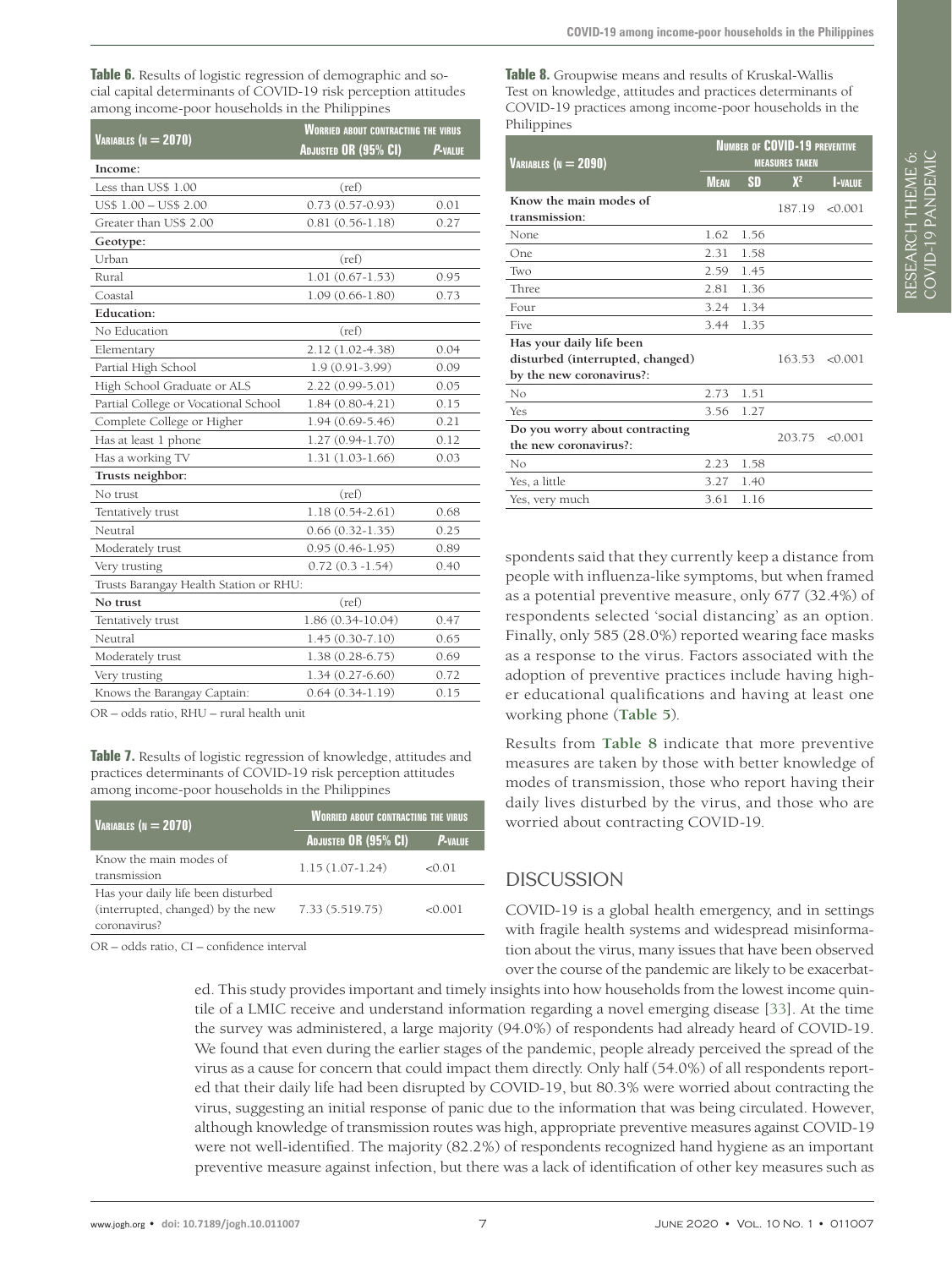RESEARCH THEME 6: COVID-19 PANDEMIC

RESEARCH THEME 6:<br>COVID-19 PANDEMIC

Similar results were reported in KAP studies in low-income settings for other vector-borne and infectious diseases, such as malaria, tuberculosis, and Influenza A (H1N1). Awareness of the diseases were generally high [[34](#page-10-8)[,35\]](#page-10-9), and a positive association between knowledge and preventive practices adopted was consistently demonstrated across all studies [\[34](#page-10-8)[-37](#page-10-10)]. However, a KAP study conducted in a community living along the Thai-Myanmar border that was characterized as the least likely to receive health education from the government showed that knowledge can be inequitably distributed. The study population displayed a lack of knowledge about H1N1 with regards to disease transmission, common symptoms and self-protection practices [[37\]](#page-10-10), reinforcing the importance of targeted health education. There have also been a number of studies that have explored KAPs of COVID-19, but many were exclusively targeted toward health care workers [\[18,](#page-9-15)[20](#page-9-18),[21,](#page-9-19)[24\]](#page-9-16). Those that aimed to survey the general population have only been conducted in China or the United States [\[19](#page-9-20)[,22](#page-9-21),[23](#page-9-22)[,38\]](#page-10-11), and these studies have acknowledged the need to further understand the KAPs of vulnerable populations that may have lower health literacy.

Although the respondents in this study are not representative of the general public, they represent a subset of the population that has limited access to health services and are often marginalized from social services [\[39](#page-10-12)[-42\]](#page-10-13). In the Philippines, health care utilization differs substantially based on socioeconomic position: in 2017, only 59.7% of those in the lowest wealth quintile had any health insurance, compared to 83.2% among those in the highest wealth quintile [\[43\]](#page-10-14). Low-income populations in the Philippines also disproportionately suffer from undernutrition, and in combination with lack of access to health care, we see rates of child mortality that are six times higher in the lowest wealth quintile, compared to the wealthiest [[43](#page-10-14)]. During health crises and emergencies, these populations can be overlooked and deprioritized, which is why understanding their KAPs during the earlier stages of an emerging pandemic can help government departments, multi-lateral organizations, and NGOs direct public health response and communication strategies appropriately [[44](#page-10-15)].

It is notable that, by far, most of this population reported obtaining their information through traditional media sources, such as television and radio, as opposed to social media. In addition to limited internet connectivity in many areas in the Philippines [\[45\]](#page-10-16), many people may not own devices that can access social media due to the demographic represented in this study. This finding highlights the need for public health communication strategies to avoid a singular focus on social and digital media as mediums for information dissemination.

An important knowledge gap was observed regarding proper preventive measures against COVID-19. Compared to potential transmission routes, the proportion of people that identified appropriate ways to protect themselves was low, and there was also a disconnect between preventive practices *identified* by respondents and those they report to have *adopted*. Some respondents reported social distancing and avoiding large crowds in response to the virus, despite not having selected them as preventive measures in the survey. This suggests that while public health messaging may have been able to emphasize the importance of adopting certain practices, the rationale behind these preventive measures has not been well-communicated to these populations. Alternatively, people may be practicing certain measures but are unsure of the effectiveness of these measures for disease prevention. With the exception of handwashing, the relatively low proportion of people adopting preventive practices demonstrates a need to increase or improve public health knowledge translation in outbreak scenarios in contexts that may not have regular access to information, as well as to explore other potential barriers to uptake that may exist among low-income populations.

The findings of this study also has implications for the development of response initiatives in low-income settings. Social distancing and avoiding large crowds are examples of non-pharmaceutical interventions (NPIs), which aim to control transmission by reducing contact rates in the general population. Until a vaccine becomes available, such measures will continue to be vital in the global response against COVID-19 [46], but are particularly important in this population where any novel pharmaceutical intervention may be inaccessible due to cost or poor distribution. While these data highlight a lack of understanding of NPI strategies among households experiencing extreme poverty, there is also a growing recognition that people living in densely populated urban slums and other income-poor communities are unlikely to have the spatial and economic capacity to practice social distancing and self-isolation [\[1](#page-9-0)[,47\]](#page-10-17). Responses such as cash transfers to enable households to "stay-at-home" have been suggested [\[2](#page-9-1)], as mitigation strategies will need to account for populations experiencing poverty that may not have fixed incomes [[47](#page-10-17),[48](#page-10-18)]. It is encouraging, however, that respondents with more knowledge of potential transmission routes also reported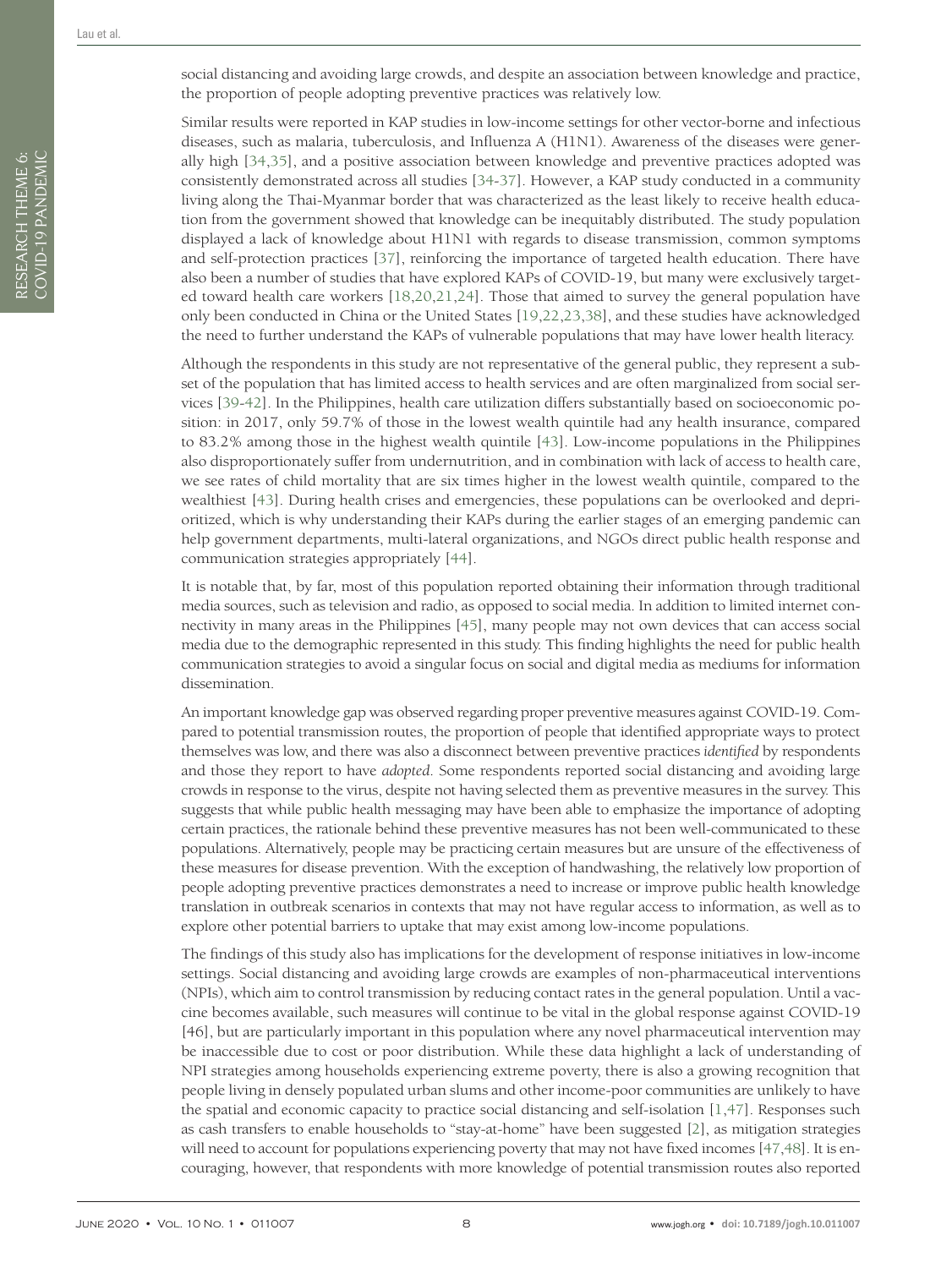taking a greater number of preventive measures against the virus. While this association between knowledge and practice reinforces the importance of widespread public health messaging and information campaigns as the situation continues to develop, in low-income settings, there is a need for *targeted* messaging and health education that carefully considers the difficulties these populations may face in attempting to practice NPIs.

With regards to the planning of primary care response initiatives, it is particularly important to highlight the observed lack of intention to access health services even if people were to exhibit symptoms of COVID-19. Inequitable health care utilization is already observed in this population, even during times without public health emergencies, due to barriers such as long distances to health services, losing a day of income for travel, the affordability of services, and facing the stigma associated with potential diagnoses of infectious diseases [\[41](#page-10-19)[,49](#page-10-20)[,50](#page-10-21)]. These findings indicate that such barriers to seeking health care may also be pertinent to COVID-19 care if or when it becomes needed in these households. While strengthening the capacity of health facilities and health care workers represents a critical and much need response to the COVID-19 pandemic, these responses must also consider the longstanding structural barriers that populations experiencing poverty face in accessing and using the health system in LMICs.

Some limitations of this study must be acknowledged. Given this was a rapid survey, we had to rely on self-reported, instead of observed, practices, and we are unable to verify whether this measure was affected by social desirability bias. Also, as the severity of the pandemic increased, public health campaigns have likewise intensified in the Philippines since the survey was conducted, so the results of this study may not reflect current KAPs. While it would be informative to repeat this survey during this heightened phase of the virus outbreak, it is not feasible to survey this population online due to their limited access to devices with internet access. In-person follow-up surveys are also not possible due to ongoing travel restrictions and social distancing guidelines.

## **CONCLUSIONS**

This study examined KAP on COVID-19 among households experiencing extreme poverty in the Philippines during the earlier stages of the pandemic. In the context of a fragile health system and the spread of misinformation concerning COVID-19, it is important to understand how populations that have limited access to health services and information perceive this issue, and in particular, appropriate responses or preventive measures. This population showed high degree of knowledge of transmission routes, but with the exception of handwashing, they had limited knowledge in the identification and adoption of other preventive practices. Those who identified a greater number of transmission modes also adopted more preventive practices. This association between knowledge and practices demonstrates the importance of prompt and accurate public health communication. As many COVID-19 response strategies employed by high-income countries are unlikely to be feasible in LMIC settings, targeted health education and tailored guidance for public health response must be developed with careful consideration of extreme low-income households.

RESEARCH THEME 6: VIEWPOINTS COVID-19 PANDEMIC

RESEARCH THEME 6:<br>COVID-19 PANDEMIC

**Acknowledgements**: The authors acknowledge Hannah Ferrolino, Dwight Ariston, Danilo Servano, and Charlott Toerrblanca for research and data assistance. We also thank the ICM Metrics team and staff for data collection. Collection of data was approved by the University of Toronto Research Ethics Board (Protocol Number: 39138).

**Data availability statement**: All data collected, without personally identifiable information, is available upon request to the corresponding author.

**Funding**: The project is partially funded by the Canadian Institutes of Health Research and the International Development Research Centre (440271). The data collected was conducted by ICM as part of its standard program monitoring and evaluation processes. ICM's programs are funded by a mix of private and public funding. Details are available on ICM's website (https://www.caremin.com/about-icm#financials).

**Authorship contributions**: LLL designed the study, analyzed and interpreted data, and wrote and edited the manuscript. NH contributed to data analysis, writing and editing. DJG analyzed and interpreted the data. JF and MC supervised data collection and data analysis. WD and XW contributed to data interpretation, writing and editing.

**Competing interests**: The authors completed the ICMJE Unified Competing Interest form at www.icmje.org/coi\_ disclosure.pdf (available upon request from the corresponding author), and declare no conflicts of interest.

# <span id="page-8-0"></span>**Additional material**

[Online Supplementary Document](http://jogh.org/documents/issue202001/jogh-10-011007-s001.pdf)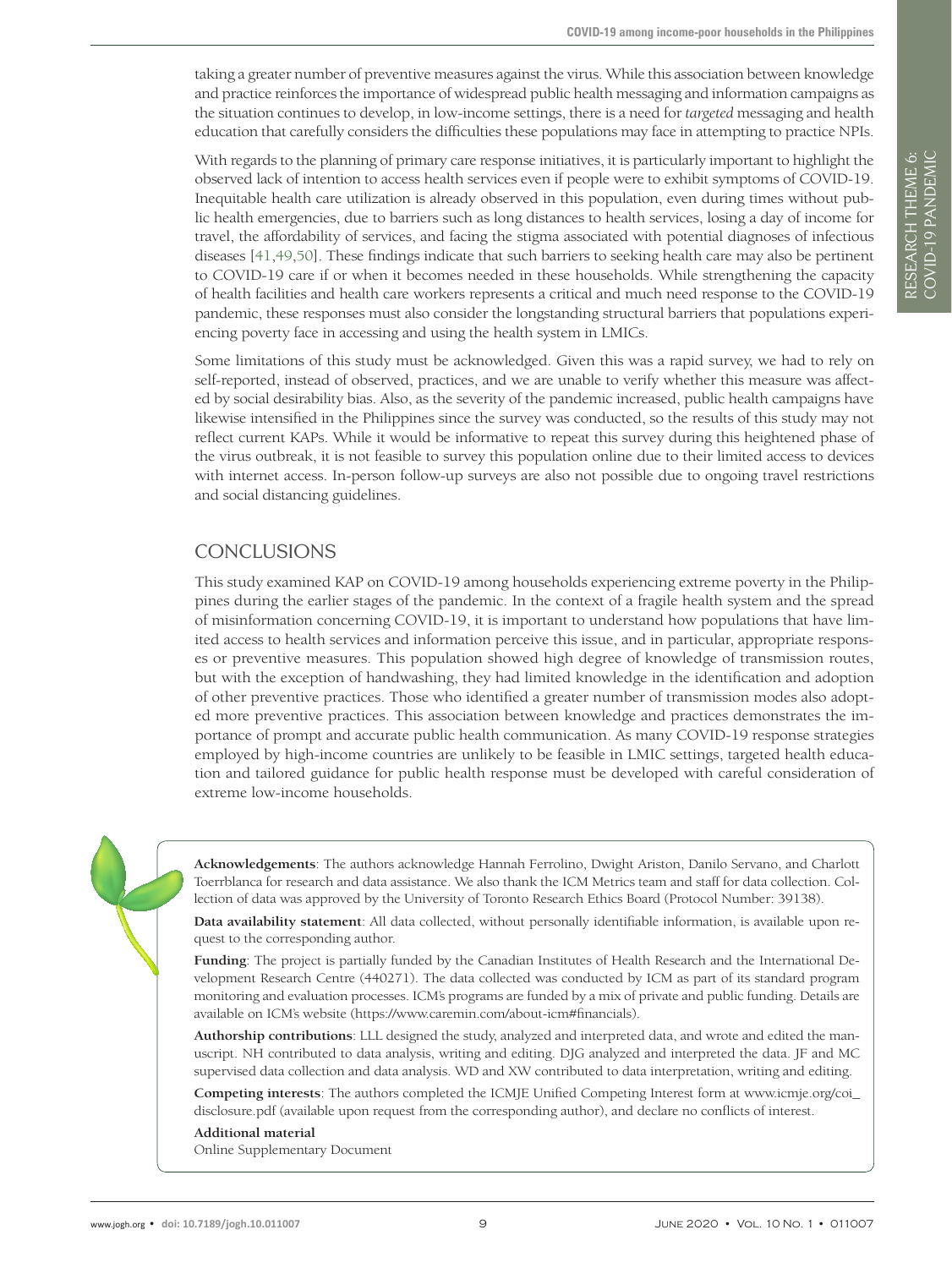**REFERENCES** REFERENCES

- <span id="page-9-1"></span><span id="page-9-0"></span>2 Glassman A, Chalkidou K, Sullivan R. Does One Size Fit All? Realistic Alternatives for COVID-19 Response in Low-Income Countries 2020. Available: https://www.cgdev.org/blog/does-one-size-fit-all-realistic-alternatives-covid-19-response-low-income-countries. Accessed: 9 April 2020.
- <span id="page-9-2"></span>3 WHO. Munich Security Conference 2020. Available: https://www.who.int/dg/speeches/detail/munich-security-conference. Accessed: 30 March 2020.
- <span id="page-9-3"></span>4 Chou WS, Oh A, Klein WMP. Addressing Health-Related Misinformation on Social Media. JAMA. 2018;320:2417-8. Medline:30428002 doi:10.1001/jama.2018.16865
- 5 Moorhead SA, Hazlett DE, Harrison L, Carroll JK, Irwin A, Hoving C. A new dimension of health care: systematic review of the uses, benefits, and limitations of social media for health communication. J Med Internet Res. 2013;15:e85. Medline:23615206 doi:10.2196/jmir.1933
- <span id="page-9-4"></span>6 The Lancet. COVID-19: fighting panic with information. Lancet. 2020;395:537. Medline:32087777 doi:10.1016/ S0140-6736(20)30379-2
- <span id="page-9-5"></span>7 Ioannidis JPA. Coronavirus disease 2019: The harms of exaggerated information and non-evidence-based measures. Eur J Clin Invest. 2020;50:e13222. Medline:32191341 doi:10.1111/eci.13222
- <span id="page-9-6"></span>8 Bedford J, Enria D, Giesecke J, Heymann DL, Ihekweazu C, Kobinger G, et al. COVID-19: towards controlling of a pandemic. Lancet. 2020;395:1015-8. Medline:32197103 doi:10.1016/S0140-6736(20)30673-5
- <span id="page-9-7"></span>9 Garrett L. COVID-19: the medium is the message. Lancet. 2020;395:942-3. Medline:32171075 doi:10.1016/S0140- 6736(20)30600-0
- <span id="page-9-8"></span>10 PLoS Medicine Editors. Focusing the spotlight on lack of access to health information. PLoS Med. 2013;10:e1001438. Medline:23637581 doi:10.1371/journal.pmed.1001438
- 11 Dodson S, Good S, Osborne R. Health literacy toolkit for low- and middle-income countries: a series of information sheets to empower communities and strengthen health systems. New Delhi: World Health Organization, Regional Office for South-East Asia, 2015.
- <span id="page-9-9"></span>12 Spink A, Cole C. Information and poverty: Information-seeking channels used by African American low-income households. Libr Inf Sci Res. 2001;23:45-65. doi:10.1016/S0740-8188(00)00067-0
- <span id="page-9-10"></span>13 Department of Health Republic of the Philippines. DOH confirms first 2019-ncov case in the country; assures public of intensified containment measures. 2020. Available: https://www.doh.gov.ph/doh-press-release/doh-confirms-first-2019-nCoV-case-in-the-country. Accessed: 21 March 2020.
- <span id="page-9-11"></span>14 Office of the President of the Philipines. Memorandum from the Executive Secretary: Community Quarnatine over the Entire Luzon and Further Guidance for the Management of the Coronavirus Disease 2019 (COVID-19) Situation. 2020. Available: [https://www.officialgazette.gov.ph/downloads/2020/03mar/20200316-MEMORANDUM-FROM-ES-RRD.](https://www.officialgazette.gov.ph/downloads/2020/03mar/20200316-MEMORANDUM-FROM-ES-RRD.pdf) [pdf.](https://www.officialgazette.gov.ph/downloads/2020/03mar/20200316-MEMORANDUM-FROM-ES-RRD.pdf) Accessed: 24 March 2020.
- <span id="page-9-12"></span>15 Office of the President of the Philippines. Memorandum from the Executive Secretary: Guidelines for the Management of the 2019 Novel Coronavirus Acute Respiratory Disease Situation. 2020. Available: https://www.doh.gov.ph/sites/default/files/health\_advisory/memorandum\_from\_the\_executive\_secretary.pdf. Accessed: 24 March 2020.
- <span id="page-9-13"></span>16 JHU CSSE. Coronavirus COVID-19 Global Cases by the Center for Systems Science and Engineering (CSSE) at Johns Hopkins. 2020. Available: https://coronavirus.jhu.edu/map.html. Accessed: 14 April 2020.
- <span id="page-9-14"></span>17 Lau L, Wu P, Go D, Dodd W, Yu C. Challenges in Controlling SARS-CoV-2 in a Lower-middle Income Country and the Potential Unintended Effects due to Aggressive Restrictions. Preprints. 2020.
- <span id="page-9-15"></span>18 Kamate SK, Sharma S, Thakar S, Srivastava D, Sengupta K, Hadi AJ, et al. Assessing Knowledge, Attitudes and Practices of dental practitioners regarding the COVID-19 pandemic: A multinational study. Dent Med Probl. 2020;57:11-7. Medline:32307930 doi:10.17219/dmp/119743
- <span id="page-9-20"></span>19 McFadden SM, Malik AA, Aguolu OG, Willebrand KS, Omer SB. Perceptions of the adult US population regarding the novel coronavirus outbreak. PLoS One. 2020;15:e0231808. Medline:32302370 doi:10.1371/journal.pone.0231808
- <span id="page-9-18"></span>20 Shi Y, Wang J, Yang Y, Wang Z, Wang G, Hashimoto K, et al. Knowledge and attitudes of medical staff in Chinese psychiatric hospitals regarding COVID-19. Brain Behav Immun Health. 2020;4:100064. Medline:32289123 doi:10.1016/j. bbih.2020.100064
- <span id="page-9-19"></span>21 Taghrir MH, Borazjani R, Shiraly R. COVID-19 and Iranian medical students; A survey on their related-knowledge, preventive behaviors and risk perception. Arch Iran Med. 2020;23:249-54. Medline:32271598 doi:10.34172/aim.2020.06
- <span id="page-9-21"></span>22 Wolf MS, Serper M, Opsasnick L, O'Conor RM, Curtis LM, Benavente JY, et al. Awareness, attitudes, and actions related to COVID-19 among adults with chronic conditions at the onset of the U.S. outbreak: A cross-sectional survey. Ann Intern Med. 2020. Medline:32271861 doi:10.7326/M20-1239
- <span id="page-9-22"></span>23 Zhong BL, Luo W, Li HM, Zhang QQ, Liu XG, Li WT, et al. Knowledge, attitudes, and practices towards COVID-19 among Chinese residents during the rapid rise period of the COVID-19 outbreak: a quick online cross-sectional survey. Int J Biol Sci. 2020;16:1745-52. Medline:32226294 doi:10.7150/ijbs.45221
- <span id="page-9-16"></span>24 Zhou M, Tang F, Wang Y, Nie H, Zhang L, You G, et al. Knowledge, attitude and practice regarding COVID-19 among health care workers in Henan, China. J Hosp Infect. 2020;105:183-7. Medline:32278701 doi:10.1016/j. jhin.2020.04.012
- <span id="page-9-17"></span>25 Hung N, Lau LL. The relationship between social capital and self-rated health: a multilevel analysis based on a poverty alleviation program in the Philippines. BMC Public Health. 2019;19:1641. Medline:31806012 doi:10.1186/s12889- 019-8013-5